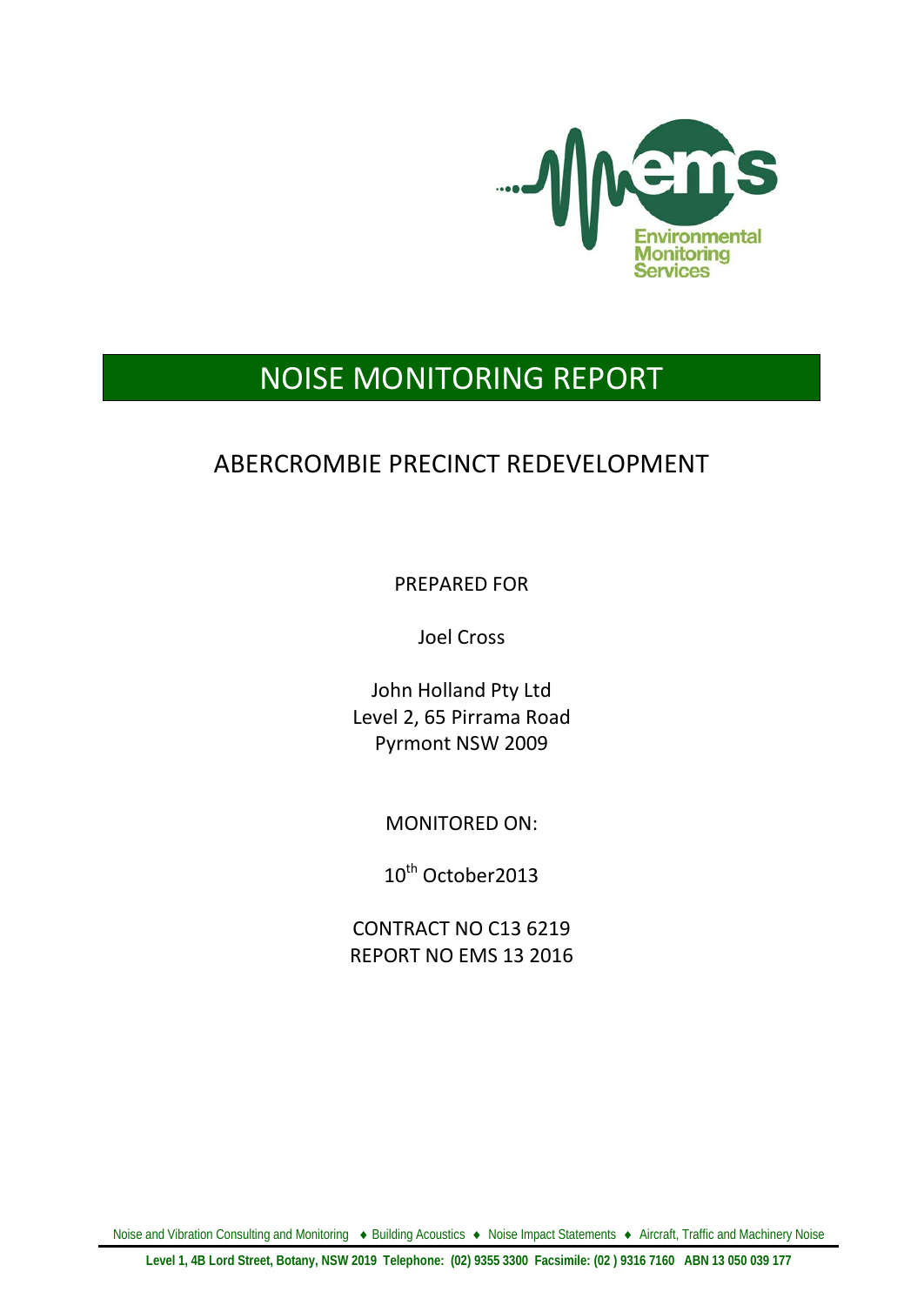#### **TABLE OF CONTENT**

| 1 <sup>1</sup> |     |  |  |  |  |
|----------------|-----|--|--|--|--|
|                | 1.1 |  |  |  |  |
|                | 1.2 |  |  |  |  |
| 2.             |     |  |  |  |  |
|                |     |  |  |  |  |
| $\mathbf{3}$ . |     |  |  |  |  |
|                | 3.1 |  |  |  |  |
| $\mathbf{A}$ . |     |  |  |  |  |
| 5.             |     |  |  |  |  |
|                | 5.1 |  |  |  |  |
|                | 5.2 |  |  |  |  |
| 6.             |     |  |  |  |  |
| 7 <sup>1</sup> |     |  |  |  |  |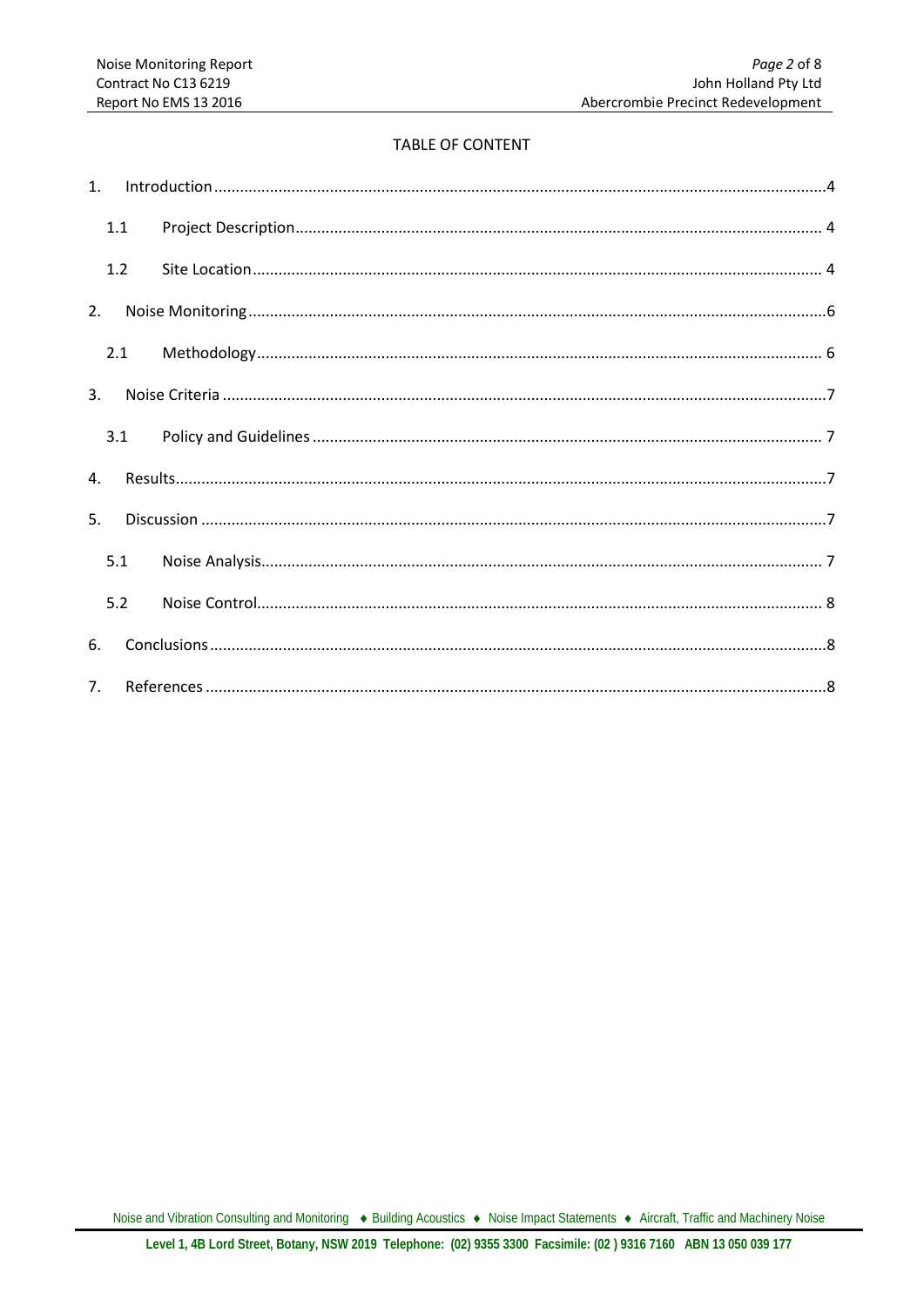| <b>PREPARED FOR:</b>          | <b>PREPARED BY:</b>                              |  |  |
|-------------------------------|--------------------------------------------------|--|--|
| John Holland Pty Ltd          | <b>Environmental Monitoring Services Pty Ltd</b> |  |  |
| Level 2, 65 Pirrama Road      | Level 1, 4B Lord Street                          |  |  |
| Pyrmont NSW 2009              | Botany, NSW 2019                                 |  |  |
| Name: Joel Cross              | 13 050 039 177<br>ABN:                           |  |  |
| Phone No.: (02) 8572 3137     | $(02)$ 9355 3300<br>Phone No:                    |  |  |
| E-Mail: Joel.Cross@jhg.com.au | Fax No:<br>$(02)$ 9316 7160                      |  |  |

| <b>AUTHOR:</b>                  | <b>Brian Mendieta</b>     | Date:<br>14.10.2013 |
|---------------------------------|---------------------------|---------------------|
| <b>CHECKED BY:</b>              | <b>Edward Krasilovsky</b> | Date:<br>14.10.2013 |
| <b>APPROVED FOR RELEASE BY:</b> | Mark Wagner               | Date:<br>14.10.2013 |

#### **DISCLAIMER**

This report is valid only in its entire form. Unauthorised reproduction or copying is strictly prohibited. Environmental Monitoring Services have prepared this document and information herein specifically for the purposes of the client in accordance with general professional consulting standards. The findings of this document apply specifically to this project only and are based partially on advice provided by the client. The scope of works was conducted in accordance with the scope of the project brief only. The document may not contain sufficient information other than for the purposes of the client, and no other warranty is made as to the professional advice in this report.

### **DOCUMENT CONTROL**

### **COPY No:** 1

#### REVISION HISTORY

| <b>Revision No</b> | Date Issued | <b>Reason/Comments</b> |
|--------------------|-------------|------------------------|
|                    | 14.10.2013  |                        |

#### DISTRIBUTION

| Copy No | <b>Revision No</b> | <b>Destination</b>                               |
|---------|--------------------|--------------------------------------------------|
|         |                    | John Holland Pty Ltd                             |
|         |                    | <b>Environmental Monitoring Services Pty Ltd</b> |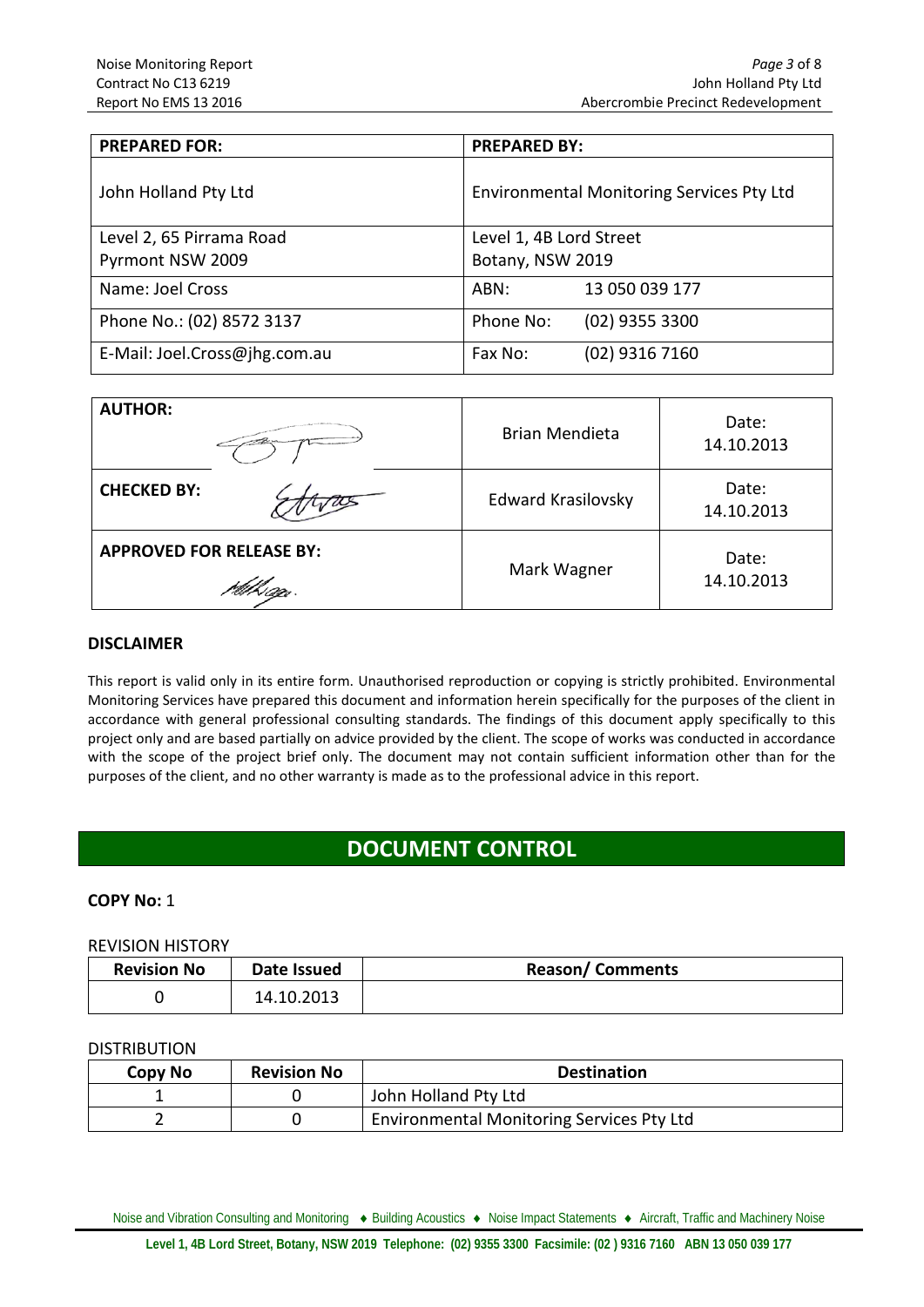### <span id="page-3-0"></span>**1 Introduction**

### <span id="page-3-1"></span>**1.1 Project Description**

EMS was commissioned by John Holland Pty Ltd to conduct attended noise monitoring for the construction/earth works held at the University of Sydney Abercrombie Precinct redevelopment area (the site). The purpose of the proposed works is to erect a six storey business school and a four storey student accommodation building with underground car parking.

Noise monitoring conditions for the project are outlined in the Construction Noise and Vibration Management Plan (CNVMP) prepared by Marshall Day Acoustics (reference: JH-B834-PLN-EMP-NVECP-012- A). It outlines 'attended noise monitoring will be conducted for a representative period during each of the four identified construction phases'; this includes Site Establishment works, Bulk works, piling phase and detailed works.

The three phases of work will consist of a 30-35 Tonne excavators, 20 tonne-24 excavator, 12 Tonne Excavator, 2 Tonne Anchor Rig, D9 Dozer, 2 Static concrete line pumps and trucks occupying the site. This assessment will monitor the construction noise from 5 monitoring locations outlined in the CNVMP and compare the noise results against relevant noise criteria.

### <span id="page-3-2"></span>**1.2 Site Location**

The project site is bounded by Abercrombie Street (South Side), Codrington Street (East Side) and Rose Street (North Side). It should be noted that the construction/earth works extend farther North and are also found between Rose Street and Darlington Lane which is located on the north side of the site.

The first monitoring location is at 109 Darlington Road, Redfern and is classified as Receiver A in the CNVMP. The receiver's property is a two storey residential dwelling and is approximately 60 meters north from the earth works site between Rose Street and Boundary Lane. There are also earthworks found between Darlington Lane and Rose Street and these are 15 to 20 meters away.

The other four noise monitoring locations are located along the South side of the project site and are found between Boundary Lane and Abercrombie Street. Outlined below are the other noise monitoring locations, their classification according to the CNVMP and a brief site description:

- Receiver B: Darlington Public School located at 415 Abercrombie Street south west of the project site
- Receiver C: Boundary Lane Childcare Centre located at 405 Abercrombie Street, south of the site
- Receiver D: The Shepherd Centre (Education facility for hearing impaired children) located at 391 Abercrombie Street south of the site.
- Receiver E: Mandelbaum House (residential college) located at 385 Abercrombie Street, north east of the main project site.

Below outlines the receivers' location and the project site.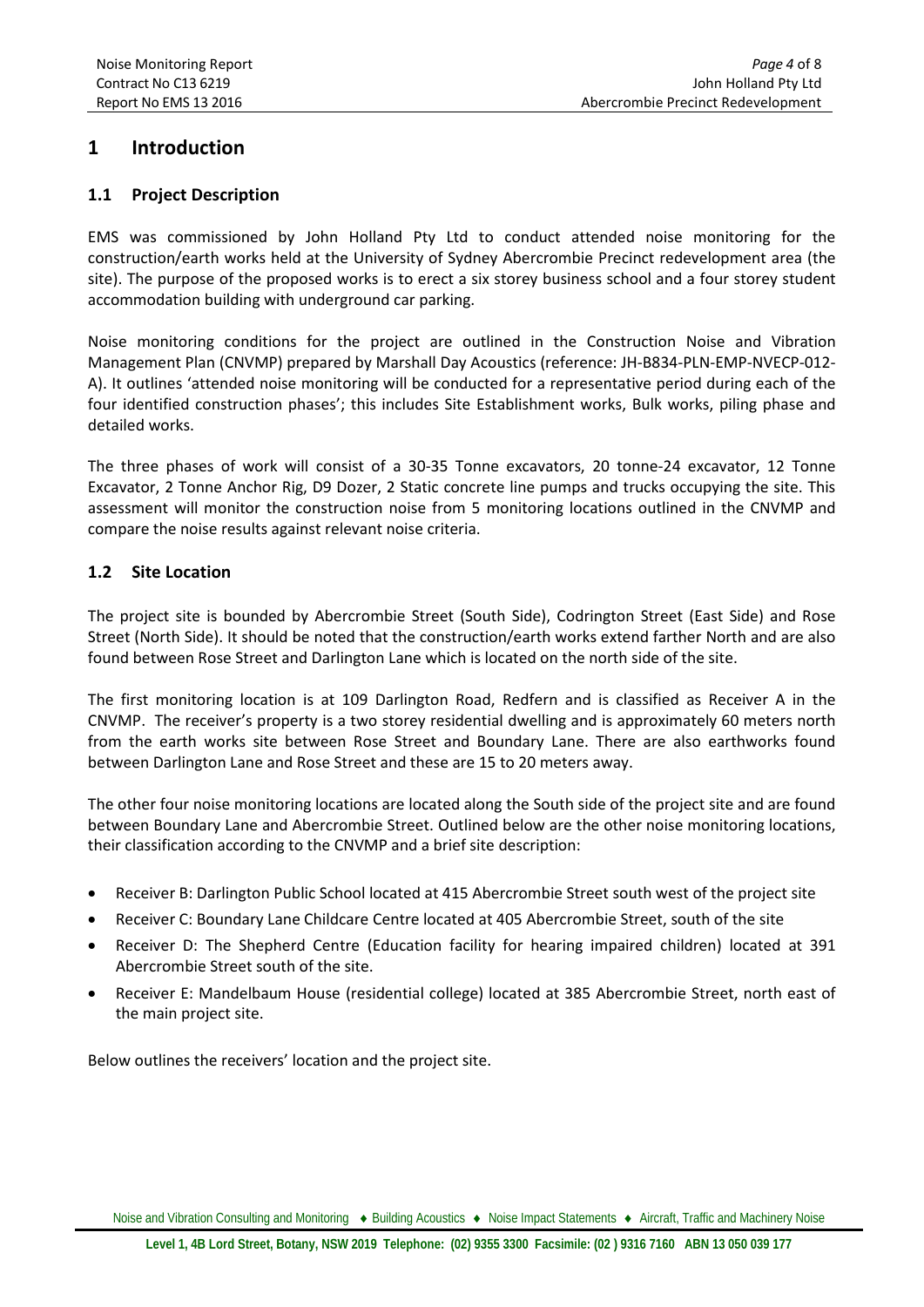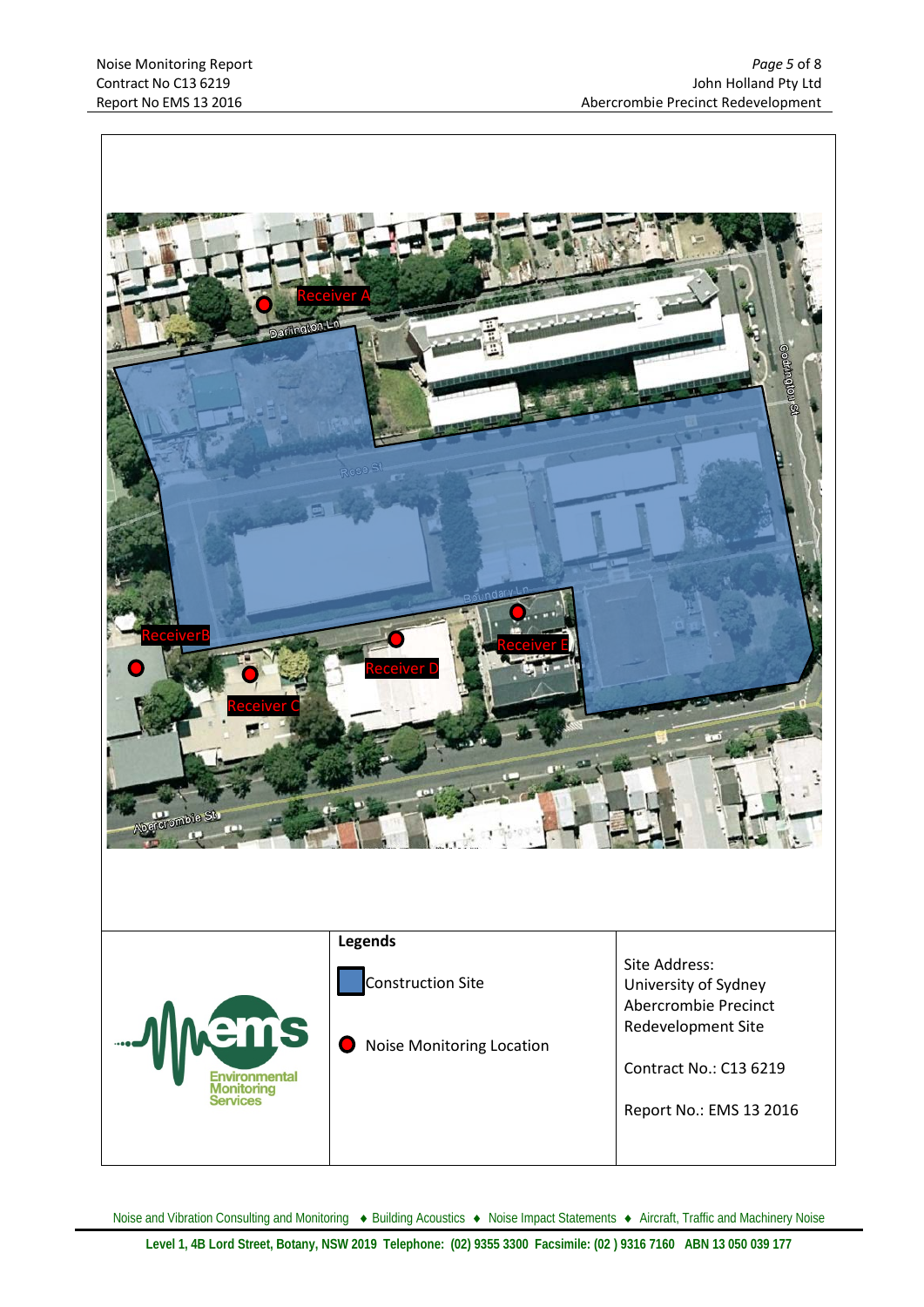### **2 Noise Monitoring**

### **2.1 Noise Measurement**

An attended noise measurement was conducted on the  $10<sup>th</sup>$  of October 2013 at approximately 10:30am using the B&K 2260 noise logger to measure the construction/earth work noise level. The logger was set to record the 'A' weighted statistical sound pressure level using a 'fast response.' The unit was calibrated prior to and after each noise measurement and no significant drift was found.

Noise Measurements were taken thirty minutes at each monitoring location and all noise measurements conducted for receivers found on the south side were taken along Boundary Lane, beside each property wall (no less than 3 meters from the wall)

The L<sub>Aeq</sub> will be used to assess the noise emitted from the construction site in comparison with the criteria established in the Construction Noise and Vibration Management Plan (JH-B834-EMP-NVECP-012-A). The  $L_{Aea}$  represents the equivalent continuous noise level – the level of noise equivalent to the energy average of noise levels occurring over a measurement period.

### **3 Noise Criteria**

### **3.1 Policy and Guideline**

The noise criteria found in the CNVMP are established using 'The Interim Construction Noise Guideline; regulated by the OEH. This Guideline is aimed to manage noise from construction work and provides guidelines for the following:

- To protect the majority of residences and other sensitive land uses from noise pollution most of the time.
- Identify and minimise noise from construction works.
- Applying 'feasible' and 'reasonable' work practices to minimise construction noise.
- Encouraging construction to be undertaken only during least sensitive noise periods.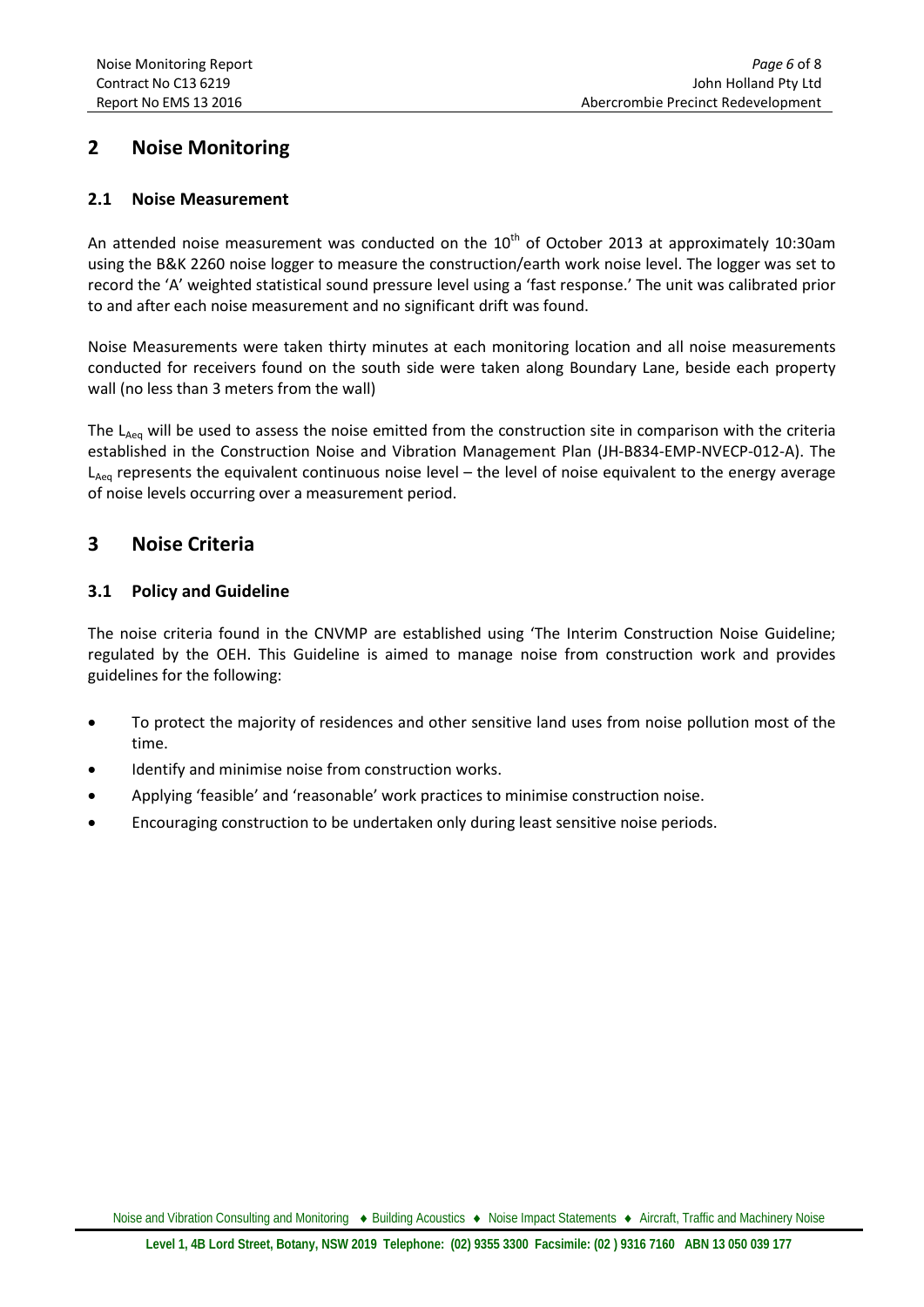### **4 Results**

Table 4.1 outlines the construction noise level at each location along with the relevant noise criteria and the description of noise during the noise measurement. The noise level will also be compared against the predicted 'average' and 'worst case' noise emissions from the piling phase made by Marshal Day Acoustics as outlined in the CNVMP.

| Table 4.1 - Construction Noise Level in comparison with the relevant noise criteria |  |
|-------------------------------------------------------------------------------------|--|
|-------------------------------------------------------------------------------------|--|

| Receiver     | Location                         | <b>SPL</b><br>$(L_{Aea})$ | <b>Worst</b><br>Case | Average<br>Predict | Criteria | <b>Description of Noise</b>                                                                                                                  |
|--------------|----------------------------------|---------------------------|----------------------|--------------------|----------|----------------------------------------------------------------------------------------------------------------------------------------------|
| A            | 109 Darlington<br>Road           | 75.5<br>dB(A)             | 74                   | 69                 | 54       | <b>Dominant noise: Nearby Piling</b><br>Works<br>Intermittent noise: generator,<br>nearby excavators, light vehicles,<br>hose, crane, trucks |
| B            | 415 Abercrombie<br><b>Street</b> | 68.2<br>dB(A)             | 72                   | 64                 | 55       | Dominant noise: Piling works<br>Intermittent noise: excavators,<br>crane, beep, trucks                                                       |
| $\mathsf{C}$ | 405 Abercrombie<br><b>Street</b> | 66.4 dB<br>(A)            | 78                   | 67                 | 55       | <b>Dominant noise: Piling works</b><br>Intermittent noise: excavators,<br>crane, beep, trucks                                                |
| D            | 391 Abercrombie<br><b>Street</b> | 68.1 dB<br>(A)            | 81                   | 65                 | 55       | <b>Dominant noise: Excavator</b><br>Intermittent noise: Piling works,<br>trucks, crane, beep noise, trucks                                   |
| E            | 385 Abercrombie<br><b>Street</b> | 65 dB<br>(A)              | 75                   | 66                 | 55       | <b>Dominant noise: Excavator</b><br>Intermittent noise: Piling works,<br>trucks, crane, beep noise, trucks                                   |

Bold value denotes the highest noise level during the assessment.

### <span id="page-6-0"></span>**5 Discussion**

### **5.1 Noise Analysis**

Noise measurements on site were conducted between 10:30am and approximately 1:30pm. The noise levels varied at different locations due to the different activities on site, location of noise barriers and the different distances from the noise sources and the monitoring location. Receiver A was exposed to the highest noise level due to machines operating continuously near the receiver's location and the lack of barrier on north side of the site.

Piling works were undertaken along the west side of the site and the excavators were continuously operating between Boundary Lane and Rose Street. Trucks, generators, and the crane were intermittently used on site.